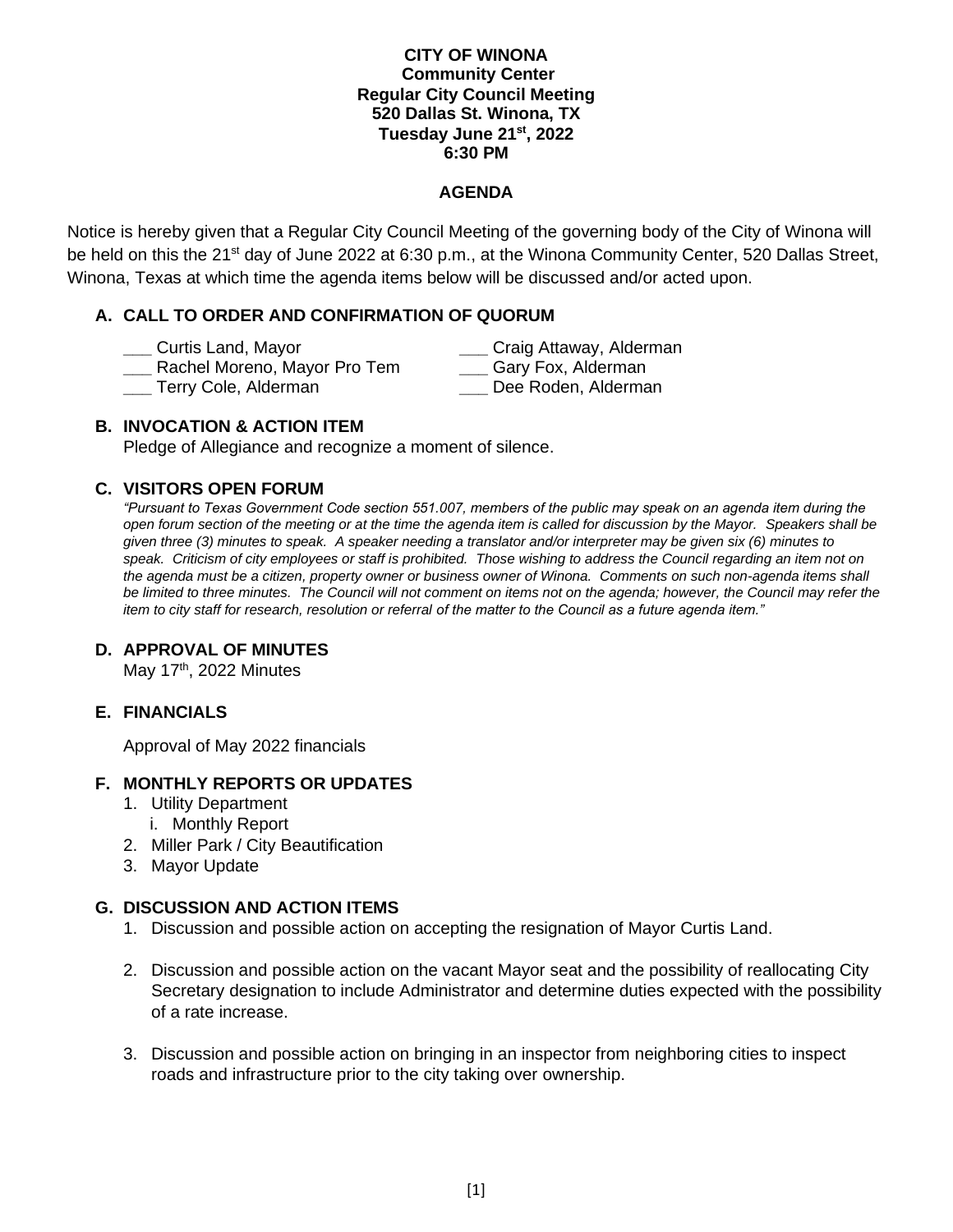## **CITY OF WINONA Community Center Regular City Council Meeting 520 Dallas St. Winona, TX Tuesday June 21 st, 2022 6:30 PM**

# **AGENDA**

- 4. Discussion and possible action on discission tabled from previous meeting to pass by Ordinance procedures for new construction guidelines to include utility infrastructure being installed within the city limits of Winona.
- 5. Discussion and possible action to pass Ordinance 119-C modified to increase the water and sewer rates.
- 6. Discussion and possible action on discussion tabled from previous meeting to increase the rate for the tapping fees to cover the increase cost to the city. (also Ordinance 119-C modified)
- 7. Discussion and possible action to Amend motion made on 10/20/20 agenda of submitting in writing completion of reports filed monthly, quarterly, annually to the council and change it to an oral report given by Utility Supervisor and noted in the minutes for record.
- 8. Discussion and possible action to set a date for a budget workshop in July.
- 9. Discussion and possible action to remove Mayor Curtis Land as a signer at the banks and add a new signer.
- 10. Discussion and possible action to look into getting a new gas fleet card for the city with either Texaco, Shell, or Exxon.
- 11. Discussion and possible action to possibly add a basketball goal at the park. (CJ Petty)
- 12. Discussion and possible action to possible add trash bins around the park.

#### **H. EXECUTIVE SESSION**

*The City Council reserves the right to convene into executive session at any time during the course of this meeting to discuss any of the matters listed above, as authorized by the Texas Government Code, Section 551.071 (Consult with Attorney), 551.072 (Deliberations about Real Property), 551.073 (Deliberations about Gifts and Donations), 551.074 (Personnel Maters), 551.076 (Deliberations about Security Devices), and 551.087 (Economic Development).* 

# **I. ADJOURNMENT**

# **The City of Winona reserves the right to realign the order of the agenda at any time prior to adjournment.**

The City of Winona City Hall and Community Center (where meetings are held) are wheelchair accessible and accessible parking spaces are available in front of both front facing doors. Persons with disabilities who plan to attend this meeting and who may need auxiliary aids or services such as interpreters for persons who are deaf or hearing impaired, readers, or large print, are requested to contact the City Secretary's office at (903.877.3381), FAX your request or questions to (903.877.2370), email: [citysecretary@winonatexas.com,](mailto:citysecretary@winonatexas.com) or call TDD 1-800-RELAY-TX at least two (2) working days prior to the meeting so that appropriate arrangements can be made.